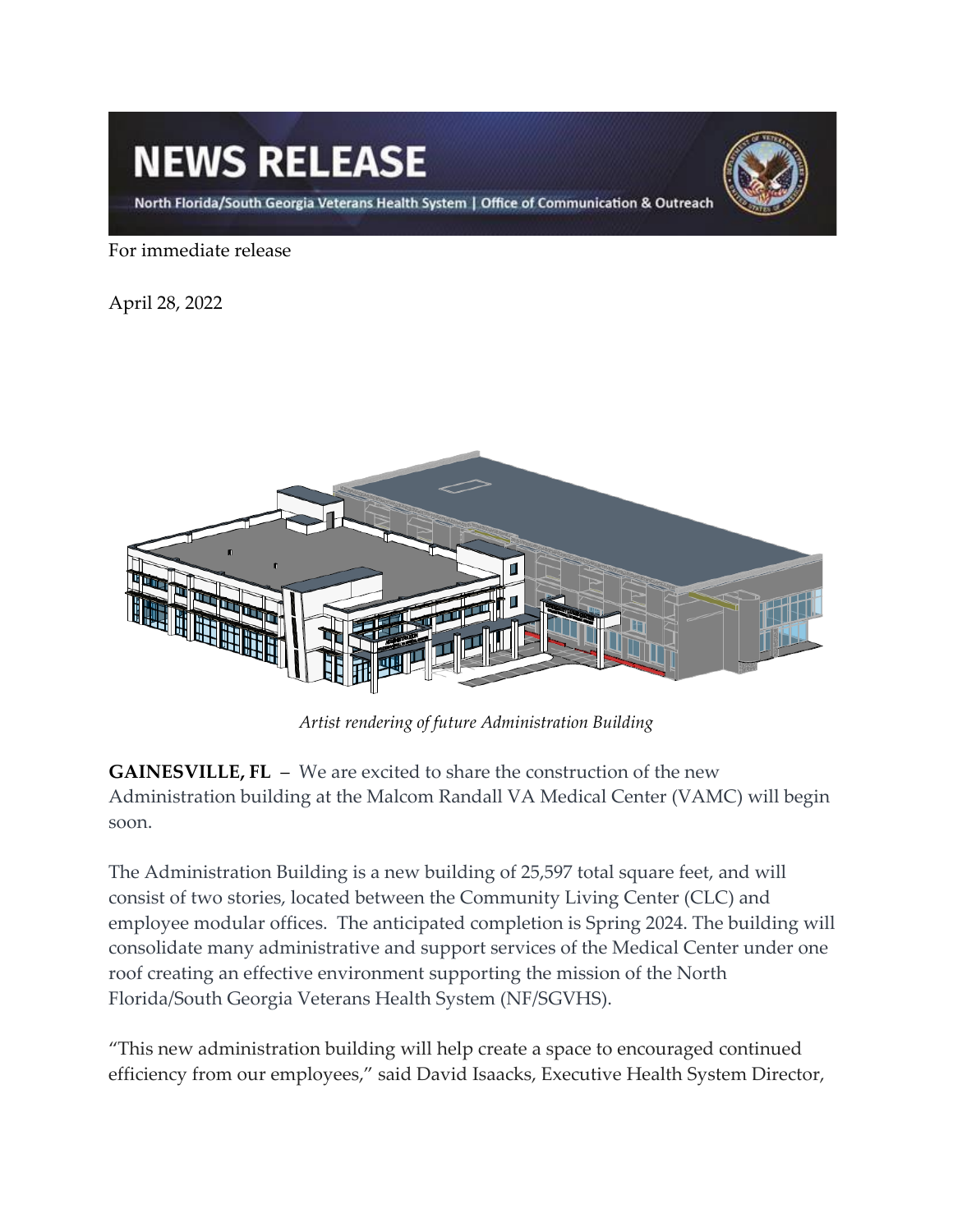NF/SGVHS. "As well as provide additional space within the medical center for patient care."

For the safety of all, beginning May 9, 2022 the main entrance to the CLC will be closed to pedestrians (Veterans, visitors, and employees). The drop-off-round-about will also be closed to vehicles. During the construction period, access to the CLC is available thru the east side entrance on the 1<sup>st</sup> floor or the bridge connection on the second floor. Veterans and visitors may utilize valet parking and access the CLC via the main entrance of the bed tower and then connect to the CLC via the catwalk. (see attached map).

To stay update to date with this construction project and others within the NF/SGVHS, visit the following website periodically: [https://www.va.gov/north-florida-health](https://www.va.gov/north-florida-health-care/programs/construction-updates/)[care/programs/construction-updates/](https://www.va.gov/north-florida-health-care/programs/construction-updates/)

The NF/SGVHS is one of the nation's leading VA healthcare systems, employing more than 5,800 medical professionals and support staff dedicated to providing high-quality care to Veterans residing throughout North Florida and South Georgia. The organization operates 15 facilities, including two medical centers located in Gainesville and Lake City, a Domiciliary and 12 outpatient clinics located throughout a 50-county catchment area.

To learn more about the facilities and services offered by NF/SGVHS, please visit: [https://www.va.gov/north-florida-health-care/,](https://gcc02.safelinks.protection.outlook.com/?url=https%3A%2F%2Fwww.va.gov%2Fnorth-florida-health-care%2F&data=04%7C01%7C%7C16717d637057499e02b708da1ef96de2%7Ce95f1b23abaf45ee821db7ab251ab3bf%7C0%7C0%7C637856353897685257%7CUnknown%7CTWFpbGZsb3d8eyJWIjoiMC4wLjAwMDAiLCJQIjoiV2luMzIiLCJBTiI6Ik1haWwiLCJXVCI6Mn0%3D%7C3000&sdata=91pd6NjJd%2BqOrNHg59Fv3FEilJw%2Fd3yyev5vD9vuxIA%3D&reserved=0) "like" us on Facebook at [www.facebook.com/VANFSG](https://gcc02.safelinks.protection.outlook.com/?url=https%3A%2F%2Fwww.facebook.com%2FVANFSG&data=04%7C01%7C%7C16717d637057499e02b708da1ef96de2%7Ce95f1b23abaf45ee821db7ab251ab3bf%7C0%7C0%7C637856353897685257%7CUnknown%7CTWFpbGZsb3d8eyJWIjoiMC4wLjAwMDAiLCJQIjoiV2luMzIiLCJBTiI6Ik1haWwiLCJXVCI6Mn0%3D%7C3000&sdata=rJgC3fjkgKHEUR%2BQ9EVzUnPZQPHKUKXZOCwknbo5kr4%3D&reserved=0) or follow us on Instagram at [www.instagram.com/VANFSG/](https://gcc02.safelinks.protection.outlook.com/?url=https%3A%2F%2Fwww.instagram.com%2FVANFSG%2F&data=04%7C01%7C%7C16717d637057499e02b708da1ef96de2%7Ce95f1b23abaf45ee821db7ab251ab3bf%7C0%7C0%7C637856353897685257%7CUnknown%7CTWFpbGZsb3d8eyJWIjoiMC4wLjAwMDAiLCJQIjoiV2luMzIiLCJBTiI6Ik1haWwiLCJXVCI6Mn0%3D%7C3000&sdata=yWG9cvm%2FB7NRXRnJd4lk%2FIyleUo42GiIBu6Ia%2BQhKyc%3D&reserved=0) or Twitter at [https://twitter.com/vanfsg.](https://gcc02.safelinks.protection.outlook.com/?url=https%3A%2F%2Ftwitter.com%2Fvanfsg&data=04%7C01%7C%7C16717d637057499e02b708da1ef96de2%7Ce95f1b23abaf45ee821db7ab251ab3bf%7C0%7C0%7C637856353897685257%7CUnknown%7CTWFpbGZsb3d8eyJWIjoiMC4wLjAwMDAiLCJQIjoiV2luMzIiLCJBTiI6Ik1haWwiLCJXVCI6Mn0%3D%7C3000&sdata=uc3yhua3mxoCYZQ5%2BpGVi0LapqHCKt2MUtCbxm7X%2FPo%3D&reserved=0)

## **MEDIA CONTACT:**

Office of Communications and Outreach North Florida/South Georgia Veterans Health System [vhanflpublicaffairs@va.gov](mailto:vhanflpublicaffairs@va.gov)

> to care for him who shall have borne the battle..." and his widow, and his orphan..." - President Abraham Lincoln



U.S. Department of Veterans Affairs